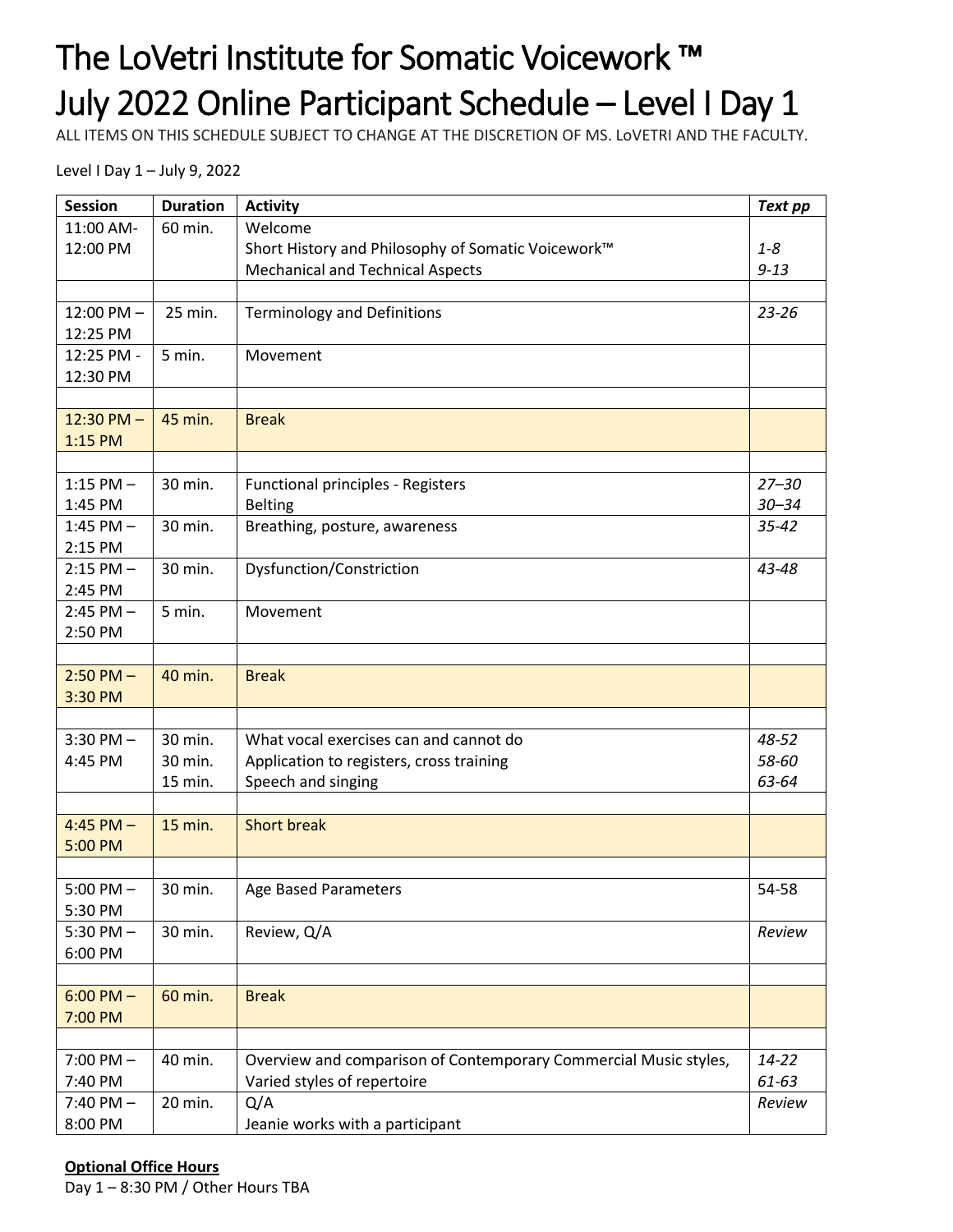# The LoVetri Institute for Somatic Voicework ™ July 2022 Online Participant Schedule – Level I Day 2

Level I Day 2 – July 10, 2022

| <b>Session</b>       | <b>Duration</b> | <b>Activity</b>                                          |       |
|----------------------|-----------------|----------------------------------------------------------|-------|
| $11:00$ AM $-$       | 90 min.         | Guest Vocal Health Lecture: Leah Ross-Kugler, MS CCC-SLP |       |
| 12:30 PM             |                 |                                                          |       |
| $12:30 \text{ PM} -$ | 5 min.          | Movement                                                 |       |
| 12:35 PM             |                 |                                                          |       |
|                      |                 |                                                          |       |
| $12:35$ PM $-$       | 40 min.         | <b>Break</b>                                             |       |
| 1:15 PM              |                 |                                                          |       |
|                      |                 |                                                          |       |
| $1:15$ PM $-$        | 15 min.         | How to isolate chest/head registers                      |       |
| 1:30 PM              |                 | Instructions for Breakout #1                             |       |
| 1:30 PM $-$          | 60 min.         | Breakout #1: Isolate chest/head registers                |       |
| 2:30 PM              |                 |                                                          |       |
|                      |                 |                                                          |       |
| $2:30$ PM $-$        | 45 min.         | <b>Break</b>                                             |       |
| 3:15 PM              |                 |                                                          |       |
|                      |                 |                                                          |       |
| $3:15$ PM $-$        | 15 min.         | Bright Vowels/Dark Vowels; Registration vs Vowel         |       |
| 3:30 PM              |                 | Instructions for second breakout                         |       |
| $3:30$ PM $-$        | 60 min.         | Breakout #2: Bright Vowels/Dark Vowels                   |       |
| 4:30 PM              |                 |                                                          |       |
|                      |                 |                                                          |       |
| $4:30 - 4:45$        | 15 min.         | <b>Short break</b>                                       |       |
|                      |                 |                                                          |       |
| 4:45 PM $-$          | 30 min.         | Voice Science, formants, resonance<br>33-34              |       |
| 5:15 PM              |                 |                                                          |       |
| $5:15$ PM $-$        | 10 min.         | 78<br>Intake Form                                        |       |
| 5:55 PM              | 30 min.         | $74 - 77$<br><b>Practice Modules</b>                     |       |
| 5:55 PM $-$          | 5 min.          | Movement                                                 |       |
| 6:00 PM              |                 |                                                          |       |
|                      |                 |                                                          |       |
| $6:00$ PM $-$        | 60 min.         | <b>Break</b>                                             |       |
| 7:00 PM              |                 |                                                          |       |
|                      |                 |                                                          |       |
| $7:00$ PM $-$        | 60 min.         | Live Q/A with Jeanie on Breakouts<br>Review              |       |
| 8:00 PM              |                 | Problem Solving, Case histories                          | 66-70 |
|                      |                 | Jeanie works with a participant                          |       |

#### **Optional** Evening Session:

| $8:30$ PM $-$ | 60 min. | Test Collaboration – meet with other participants and discuss the Level I Exam |
|---------------|---------|--------------------------------------------------------------------------------|
| 9:30 PM       |         | questions.                                                                     |

#### **Optional Office Hours**

Day 2 – 9:30 AM and 8:30 PM / Other Hours TBA